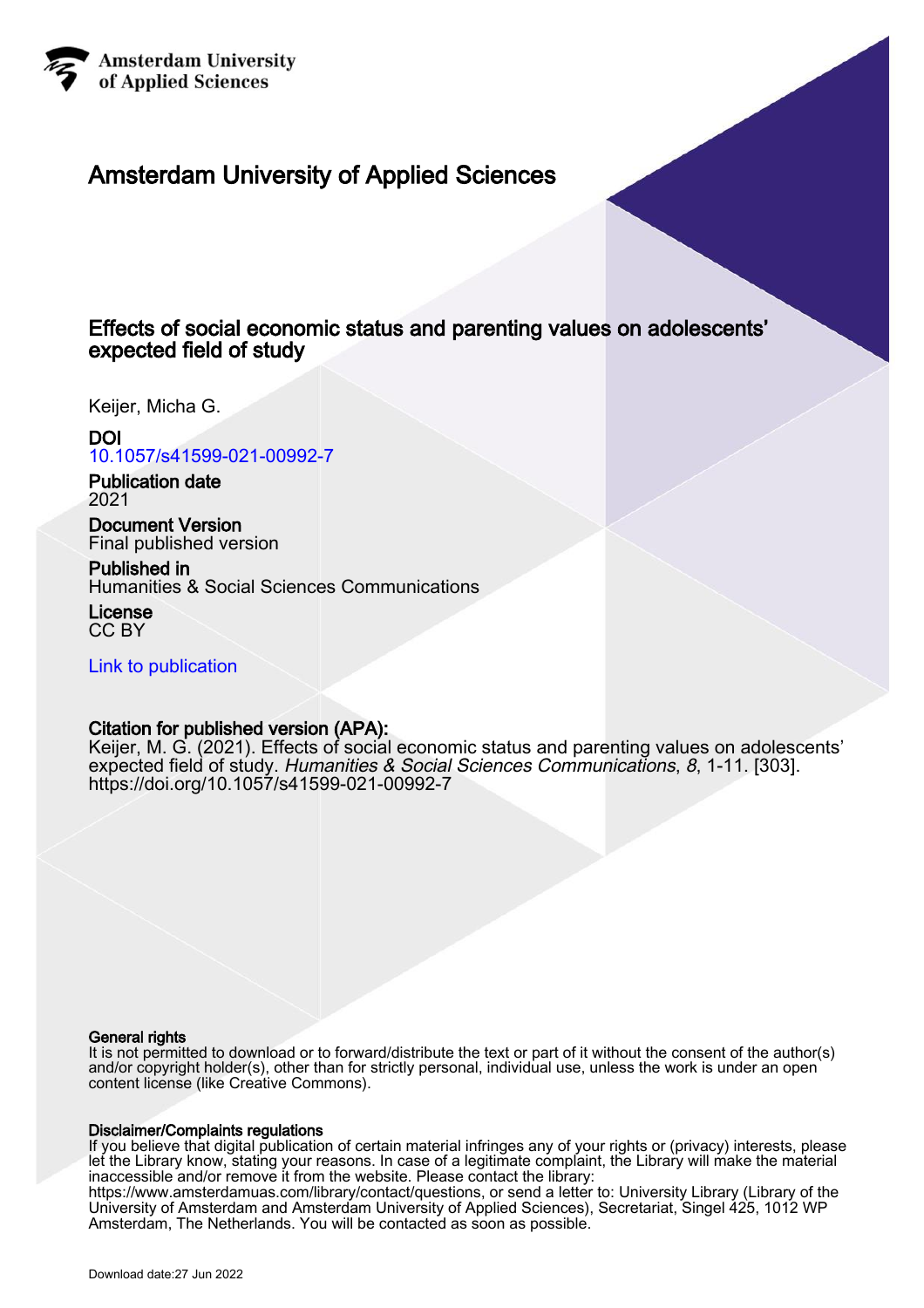# ARTICLE

https://doi.org/10.1057/s41599-021-00992-7 **OPEN**

## Check for updates

# Effects of social economic status and parenting values on adolescents' expected field of study

Micha G. Keijer<sup>1⊠</sup>

Field of study decisions are important for children's future life chances, as significant differences exist in terms of financial and status benefits across fields of study. We examine whether the economic or the cultural status of the parents is more influential in shaping their children's expectations about their future field of study. We also test whether children's expectations about field of study choices are mediated by the child-rearing values that parents hold. Results show that parental economic status increased the likelihood of adolescents expecting to opt for extrinsic rewarding fields of study. Adolescent girls, not boys, with high cultural status parents were more likely to expect to opt for intrinsically rewarding fields of study. An upbringing that is characterized by conformity increased the expectations of boys to choose an extrinsically rewarding study, while self-direction increased the expectations of girls to opt for an extrinsic field of study

1 Faculty of Business and Economics, Amsterdam University of Applied Sciences, Amsterdam, The Netherlands. <sup>⊠</sup>email: [m.g.keijer@hva.nl](mailto:m.g.keijer@hva.nl)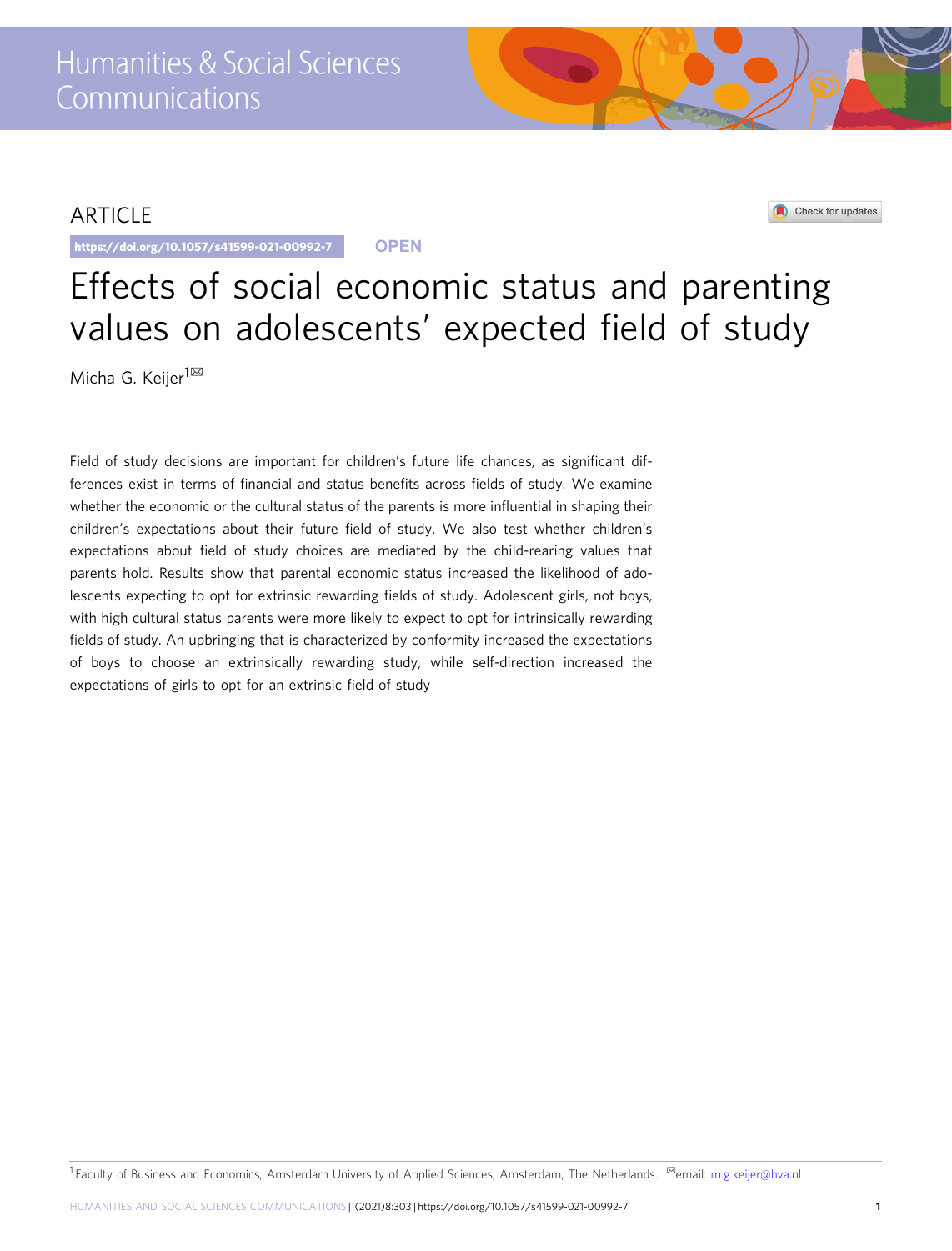### Introduction

key question in studies on occupational choices of young<br>adults is to what extent and in what ways their socio-<br>economic background influences their future life chances<br>(Wicht and Ludwig-Mayerhofer 2014: Howell et al., 198 adults is to what extent and in what ways their socio-(Wicht and Ludwig-Mayerhofer, [2014;](#page-11-0) Howell et al., [1984](#page-10-0); Blau and Duncan, [1967](#page-10-0)). As educational attainment is usually viewed as a prerequisite for occupational success, much research has focused on how parental socio-economic status (SES) influences educational attainment processes (Parsons and Halsey, [2014;](#page-10-0) Sewell, Haller and Portes, [1969\)](#page-11-0). In these studies, attention has mostly focused on the influence of parental SES on the level of education that their children attain (Bornstein and Bradley, [2014](#page-10-0); Fehrmann et al., [1987](#page-10-0)). However, partially in response to a general increase in the level of education, recent research pays increasing attention to how parental SES influences the field-ofstudy choices of children (Goyette, [2008](#page-10-0); Goyette and Mullen, [2006](#page-10-0); Van de Werfhorst and Luijkx, [2010](#page-11-0)). Field-of-study decisions are important for children's future life chances, as significant differences exist in terms of financial and status benefits across fields of study. It is often assumed that children of parents who have a relatively low SES are more likely to view their field-of-study choices as 'instrumental' (Davies and Guppy, [1997](#page-10-0)), implying that the most important goal of studying is to gain extrinsic rewards, i.e., a well-paid job. In contrast, children of parents with a relatively high SES are assumed to place more value on intrinsic aspects of fields of study, such as their potential for self-development (Johnson et al., [2007](#page-10-0); Johnson and Mortimer, [2011\)](#page-10-0).

Given our limited knowledge of the influence of parental SES on adolescent field-of-study choices, this article will address three related research questions: (1) to what extent does parental SES influence the future field-of-study expectations of adolescents, (2) which aspect of parental SES (economic or cultural status) is more important in this respect, and (3) to what extent is this influence mediated by parents' child-rearing values? In answering these questions, we want to contribute to the existing literature in four ways.

First, we focus on adolescents' expectations about their future field of study rather than on their actual choices. We have two reasons for this. Adolescents' expectations are found to be a good indicator of their subsequent actual life decisions (Rimkute et al., [2012\)](#page-10-0). More important, though, is that young adults' actual choices often are a mix of expectations and aspirations on the one hand and available opportunities on the other. Parental SES can influence these choices either through its influence on their children's expectations and aspirations or through its influence on the opportunities that their children face. By studying the expectations of adolescents, we can ascertain to what extent parents influence the expectations of their children, irrespective of the 'opportunity structure' they face.

Second, we classify the different fields of study by the type of reward (extrinsic versus intrinsic), which is thought to be key to opting for specific types of study. Thus, the emphasis of humanities and social studies is on intrinsic rewards, with characteristics as furthering knowledge and interest (Bonvillian and Murphy, [2014\)](#page-10-0). In these fields of study, studying in itself is often viewed as the goal and it is not directly related to future employment. This is in contrast to studies like business economics and technical/engineering studies, in which a specific set of skills and knowledge are taught that will make graduates more attractive on the labor market (Kerr, [1991\)](#page-10-0), and offer much clearer future employment and salary expectations. These fields of study are therefore often mainly characterized as extrinsically rewarding.

Third, we examine whether the economic or the cultural status of the parents is more influential in shaping their children's expectations about their future field of study (Bourdieu, [1986](#page-10-0)). Adolescents from a high economic status background might be particularly likely to opt for studies that are extrinsically rewarding, while adolescents from a high cultural status background might be more likely to opt for studies that are intrinsically rewarding.

Fourth, we test whether the influence of parental SES on children's expectations about field-of-study choices is mediated by the parents' child-rearing values and parenting styles. Many studies have shown that child-rearing values and parenting styles are SES-dependent (Baumrind, [1971;](#page-10-0) Kohn, [1963;](#page-10-0) Lareau, [2011](#page-10-0)). In addition, these styles in themselves may have consequences for the expectations that children develop concerning their field of study. In particular, we expect that a parenting style that focuses on conformity favors opting for extrinsically rewarding fields of study, whereas a parenting style that focuses on self-direction favors opting for intrinsically rewarding fields of study.

The research questions will be answered using data on more than 1500 Dutch adolescents aged 14–17, who completed a survey about their future plans, expectations and ambitions. In addition, one of the pupil's parents was also asked about his or hers expectations and ambitions for this child. Furthermore, we used experts' opinions to classify the extent to which specific fields of study could be classified as either extrinsically or intrinsically rewarding.

#### Theory and hypotheses

SES and field of study. In a highly individualistic society, it is sometimes assumed that fields-of-study choices are based primarily on preferences and abilities of the adolescents themselves (Beck, [2002](#page-10-0); Giddens, [2013\)](#page-10-0), rather than determined by parental background. Yet, empirical research has shown that strong similarities exist between the field of study of fathers and of their children (Van de Werfhorst et al., 2001). Van de Werfhorst and Luijkx ([2010\)](#page-11-0) also found an association between the father's employment field and the study choice of his children.

One explanation for this link between SES and field of study is Lucas' [\(2001](#page-10-0)) idea of 'Effectively Maintained Inequality' (EMI). EMI suggests that parents with higher SES try to secure 'benefits' for their children through the educational system. These 'benefits' can take two forms: quantitative (e.g., level of education) and qualitative (e.g., curriculum choices). As more and more young people continue to tertiary education, the 'benefits' effect from the level of education has become less important, so it has become more important to get the 'benefit' out of the chosen study. Assuming that good employment prospects are seen as a 'benefit', one can infer that parents with a high SES are more likely to direct their children to fields of study with better employment prospects (Ma, [2009\)](#page-10-0), and thus stimulate them to opt for extrinsically rewarding fields of study.

An alternative argument leading to quite opposite expectations is provided by Breen and Goldthorpe's ([1997\)](#page-10-0) 'Relative Risk Aversion' theory (RRA). RRA states that parents prefer their children's future social status to be just as good as or better than their own, and that it is important to counter downward social mobility. RRA was initially used to explain status attainment, but it could also explain field-of-study choices. Assuming that parents with a low SES exhibit strong risk aversion behavior, it is expected that low SES parents will stimulate their children to choose fields of study with good employment prospects. Research into adolescents' attitudes towards work shows that adolescents who have parents with a high SES better appreciate the intrinsic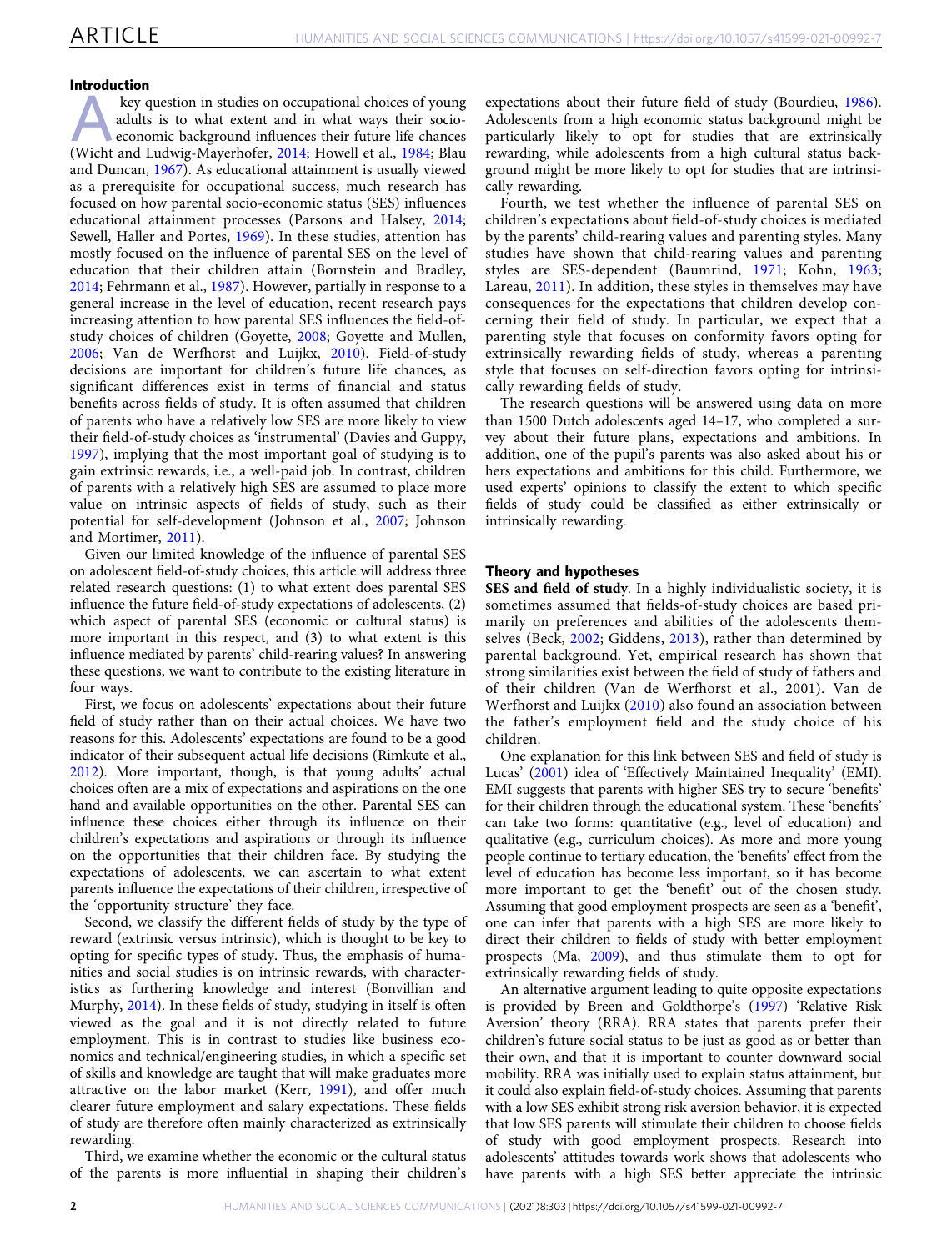aspects of a job, such as self-fulfillment, than adolescents from low SES origins (Kohn and Schooler, [1969](#page-10-0)), while the latter are more appreciative of the extrinsic aspects of a job, such as a good salary and job security.

Empirical research seems to support RRA rather than EMI. Kelsall et al. ([1972\)](#page-10-0) concluded that adolescents from low socioeconomic origins opt for studies with good employment prospects. Davies and Guppy ([1997](#page-10-0)) also concluded that the field-of-study choice of 'working-class students' is more often seen as 'instrumental' and that these students are more inclined to choose technical or business economic studies. Technical studies often strongly appeal to the experience of lower-class fathers: think, for example, of fathers with physically demanding (un) skilled labor (Kelsall et al., [1972\)](#page-10-0). Intellectual and esthetic skills are often less important to this group of students.

What both RRA and EMI have in common, is that they start from a one-dimensional interpretation of parental SES. In contrast, Bourdieu ([1986\)](#page-10-0) distinguishes between a cultural and an economic status dimension. He viewed society as hierarchically divided into economic and cultural status positions, each with its own norms, values and customs. The economic elite (managers, lawyers and CEOs) is distinguished by a focus on luxury and possessions, while the cultural elite is distinguished by emphasizing 'good taste' in art and literature. By internalizing parental norms and values, adolescents whose parents have a strong economic status might be particularly likely to opt for law and economics, because these studies lead to economic status and esteem, while adolescents with a strong cultural background might be more likely to opt for social and cultural studies because of the cultural status and appreciation of these studies.

Several hypotheses may be formulated on the basis of this literature. First, two competing hypotheses can be formulated about the effect of the economic status of the parents on the fieldof-study choice of their children. The ideas of both Lucas and Bourdieu seem to suggest that, as parents have higher economic status, their children will be increasingly likely to opt for more extrinsically rewarding fields of study, while on the basis of the 'Relative Risk Aversion' theory one would expect that low SES background children would show a stronger preference for extrinsically rewarding fields of study. Therefore, we formulate two competing hypotheses:

H1a: The higher parents' economic status, the stronger their children expect to opt for extrinsically rewarding fields of study.

H1b: The lower parents' economic status, the stronger their children expect to opt for extrinsically rewarding fields of study. In addition, Bourdieu's ideas about cultural status suggest a

hypothesis on the relationship between parental cultural status and their children's expectations about future fields of study:

H2: The higher parents' cultural status, the stronger their children expect to opt for intrinsically rewarding fields of study.

The mediating role of parental values and styles. At least three different strands of literature suggest that, in understanding the relationship between parents' SES and their children's expected field of study, child-rearing values and styles may play a key role. In his classic study, Class and Conformity, Kohn and Schooler ([1969\)](#page-10-0) argued that parents (fathers) transmit values that are appreciated in the workplace to their children. Middle-class parents often have jobs where intellectual stimulation and independent decision-making are important. These parents internalize 'self-direction' in their behavior, and this orientation, both intentionally and unintentionally, is transferred to their children. Lower-class parents, on the other hand, experience that conformity to rules and requirements is valued, and thus 'conformity' is internalized and passed on to their children.

Whereas Kohn stressed the importance of parental values, Baumrind ([1971\)](#page-10-0) stressed the importance of parenting styles. Her typology distinguishes between authoritative (supportive), authoritarian, and permissive (laissez-faire) parenting styles, each a blend of warmth, control and independence. The emphasis is usually on the difference between the first two (most common) styles. The authoritative parenting style advocates warmth and engagement, reasoning and the promotion of independence. Children from parents who practice authoritative parenting are generally happier, can cooperate better and have more confidence (Berk, [2000\)](#page-10-0). Parents who use an authoritarian parenting style score low on warmth and engagement, high on a stringent, authoritarian control style and low on the promotion of the child's independence. As authoritarian parents often make decisions for the child and do not explain the reasons for rules, their children are often uncertain and less independent (Nix et al., [1999\)](#page-10-0).

Lareau [\(2011](#page-10-0)) suggested a similar link between socialization and SES. She suggests that "concerted cultivation" is the most common type of parenting among middle-class parents in the USA. These parents teach their children things that are not taught in school and stimulate critical thinking and participation in many out-of-school activities. An important advantage of this form of parenting is that children learn how to get along with adults and each other through organized activities. In addition, the child develops a 'sense of entitlement': his or her opinion counts and is taken into consideration. This is in contrast to socialization by poor and lower-class parents, which is often more directive. These parents are often less involved with after-school activities. Due to their lower level of education and lack of time, they are less able to support their children. Children participate less in organized activities and spend more of their free time with other children in the neighborhood. The children and parents often allow themselves to be led by the choices that institutions, such as the school, present to them. In addition, children learn how to get along with each other on the street, without the supervision of parents. The desired attitude with respect to adults and parents is that of obedience. Lareau terms this type of socialization "the accomplishment of natural growth".

What these three strands of literature have in common is that they hypothesize a relationship between parental social class and the ways in which parents raise their children. Middle- and higher-class parents are thought to promote a cultural climate of 'concerted cultivation', exert a more authoritative parenting style, and encourage self-direction. In contrast, lower-class parents are thought to promote a climate of 'accomplishment of natural growth', exert an authoritarian parenting style, and encourage an obedient and conformist attitude towards authorities and adults.

Empirical studies confirm the relationship between Baumrind's authoritarian parenting style and low SES (Bluestone and Tamis-LeMonda, [1999](#page-10-0); Conger et al., [1994\)](#page-10-0). McLoyd [\(1990\)](#page-10-0) summarized the relationship by stating that poverty and economic disadvantage negatively affects parents' ability to be supportive, consistent and engaged. As a consequence of economic stress, these parents often demand obedience and discipline while providing less explanation for their actions (McLoyd, [1990](#page-10-0)). The authoritative parenting style seems to generate more positive outcomes. Empirical research shows that these adolescents perform better in school (Dornbusch et al., [1987;](#page-10-0) Weiss and Schwarz, [1996](#page-11-0)), are more involved in school (activities) (Steinberg et al., [1992\)](#page-11-0) and have a positive attitude toward school (Maccoby and Martin, [1983;](#page-10-0) Steinberg et al., [1992](#page-11-0)). These results are often attributed to encouraging independent problem-solving and learning to think critically, as opposed to the authoritarian parenting style, which may lead to passivity (Steinberg et al., [1992\)](#page-11-0) and a lack of interest in school (Pulkkinen, [1982\)](#page-10-0). The same was found for Lareau's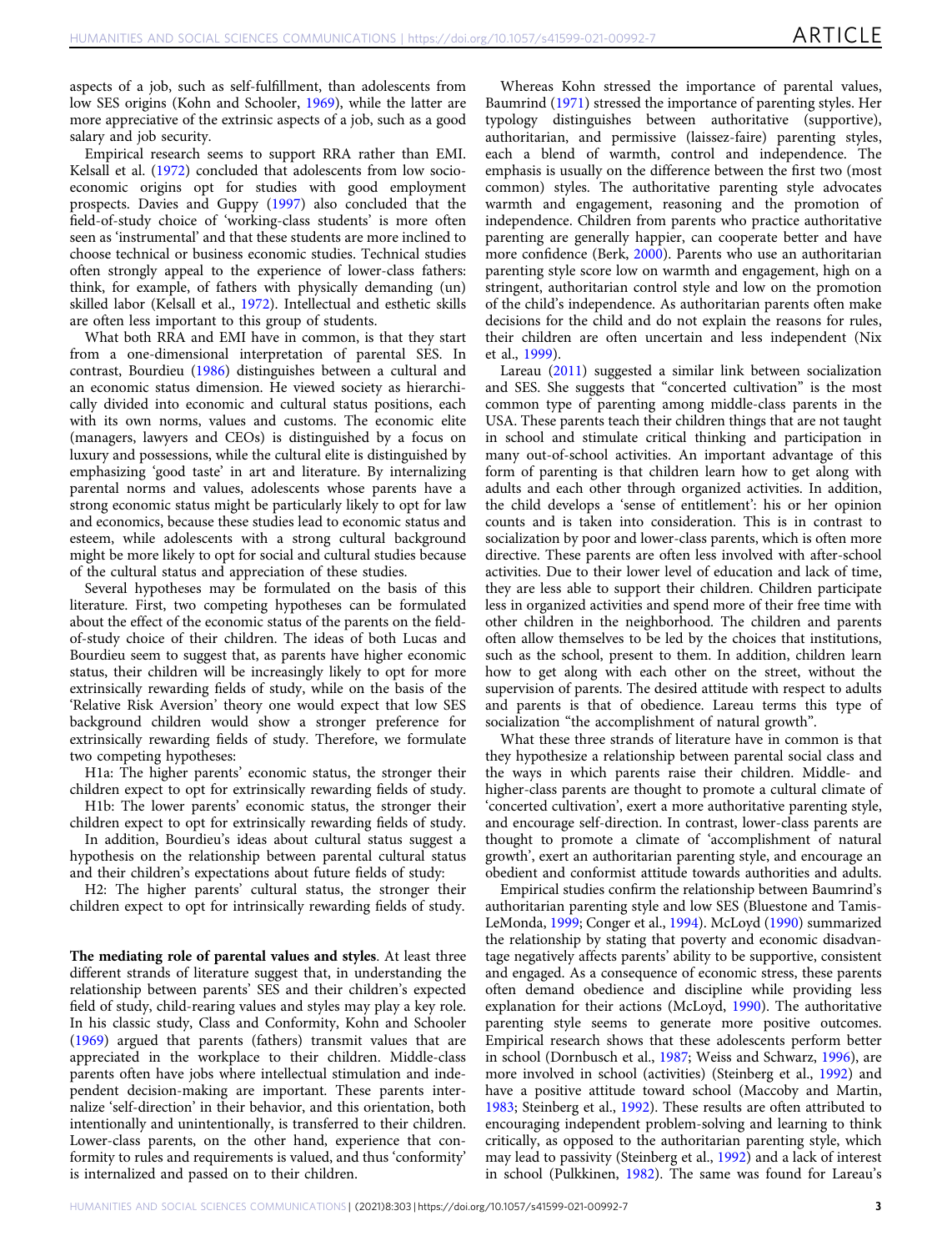<span id="page-4-0"></span>

Fig. 1 The estimated structural equation model; dependent variable is the intrinsic/extrinsic rewarding fields of study scale. Note: (a) The direct effects of SES on parenting values, (b) direct effects of parenting values on adolescent expectations. The direct effects of SES on adolescent expectations are non-mediated effects.

ideas about the link between SES and socialization. A socialization characterized as 'concerted cultivation' leads to better school performance and more involvement in school than an upbringing characterized by 'accomplishment of natural growth' (Bodovski and Farkas, [2008](#page-10-0); Redford et al., [2009\)](#page-10-0).

Remarkably, hardly any research has directly linked parenting values and styles to field-of-study choices. However, studies on adolescents' motivation could offer insights into this link. Leung and Kwan [\(1998\)](#page-10-0) found that authoritative parenting style was linked to the development of an intrinsic motivation among children, whereas an authoritarian parenting style was linked to the development of extrinsic motivation among children. It is therefore likely that authoritative parenting stimulates adolescents to develop a preference for more intrinsically rewarding fields of study, whereas authoritarian parenting stimulates the development of a preference for more extrinsically rewarding fields of study.

On the basis of these considerations three additional hypotheses are formulated:

H3: The more parents employ a conformity-oriented parenting style, the stronger their children expect to opt for extrinsically rewarding fields of study.

H4: The more parents employ a self-direction-oriented parenting style, the stronger their children expect to opt for intrinsically rewarding fields of study.

H5: The effects of parental economic and cultural status on their children's expected field of study are mediated by parental values.

This final hypothesis concerns the indirect relationship between parents' economic and cultural status and their children's expected field-of study choice. A higher SES is expected to be related to a more self-direction-oriented parenting style, which in turn leads to more intrinsically rewarding expected study choices. Figure 1 summarizes the expected relationships between parental SES, parenting styles and children's expectations about future field of study.

Thus far, we have refrained from explicitly discussing gender, because we expect that the same basic processes apply to boys and girls. At the same time, different expectations may exist with regard to the field-of-study choices of boys and girls. In particular, parents stressing conformity may hold different field-of-study expectations for sons and daughters, as both genders are expected to conform to traditional 'gendered' ideas about future occupational involvement. Therefore, we will perform separate analyses for boys and girls.

#### Methods

Sample. Data were collected in 2005 (Ganzeboom et al., [2005](#page-10-0)–[2006](#page-10-0)) as part of the project 'Youth and Culture'. Data collection took place among students in secondary education in 14 municipalities located throughout the Netherlands. The selected municipalities included two major cities, eight mediumsized municipalities, and four small municipalities. Within these municipalities, 69 schools were contacted, of which 60 were willing to participate in the research. Dutch secondary education is highly stratified, with children having to make choices that influence whether they will be able to attend university at the age of 12 already. All levels of education of Dutch secondary education were represented in the sample (VMBO-B (lower vocational education), MAVO/VMBO-T (lower general secondary education), HAVO (higher general secondary education) and VWO (pre-university education) (Nagel, [2007](#page-10-0)). The inequality in the Netherlands is largely due to difference in the parental resources (cultural, economic and social) that matter so much at the age of 12 (Keijer et al., [2016\)](#page-10-0). Within each school, a sample was drawn of three classes of different level-grade combinations within schools. This procedure resulted in 190 classes of which 148 actually participated. The response rate is 87% at the schoollevel and 78% at the class-level. In each class, students completed a questionnaire during a regular lesson (45–50 min). A total of 1544 students participated in this study. Because of the classroom nature of the survey, selective non-response can be assumed to be quite low.

In January 2006, parents received a postal questionnaire concerning their child's future plans. In two-parent families, one randomly chosen parent was approached; in single-parent families, the child's co-residing parent was approached. Eventually, this led to 1001 adolescent-parent pairs taking part in the research. Non-responding parents had a slightly lower level of education than responding parents.

## Measurement instruments

Expected field of study. Adolescents' expectations regarding their future field of study were measured by asking: "If you are thinking about going into higher education, in which field of study do you think that will be?" A list of thirteen fields were offered: (1) teaching, (2) languages, history, theology, (3) agriculture, (4) mathematics, physics, (5) engineering, (6) transportation, (7)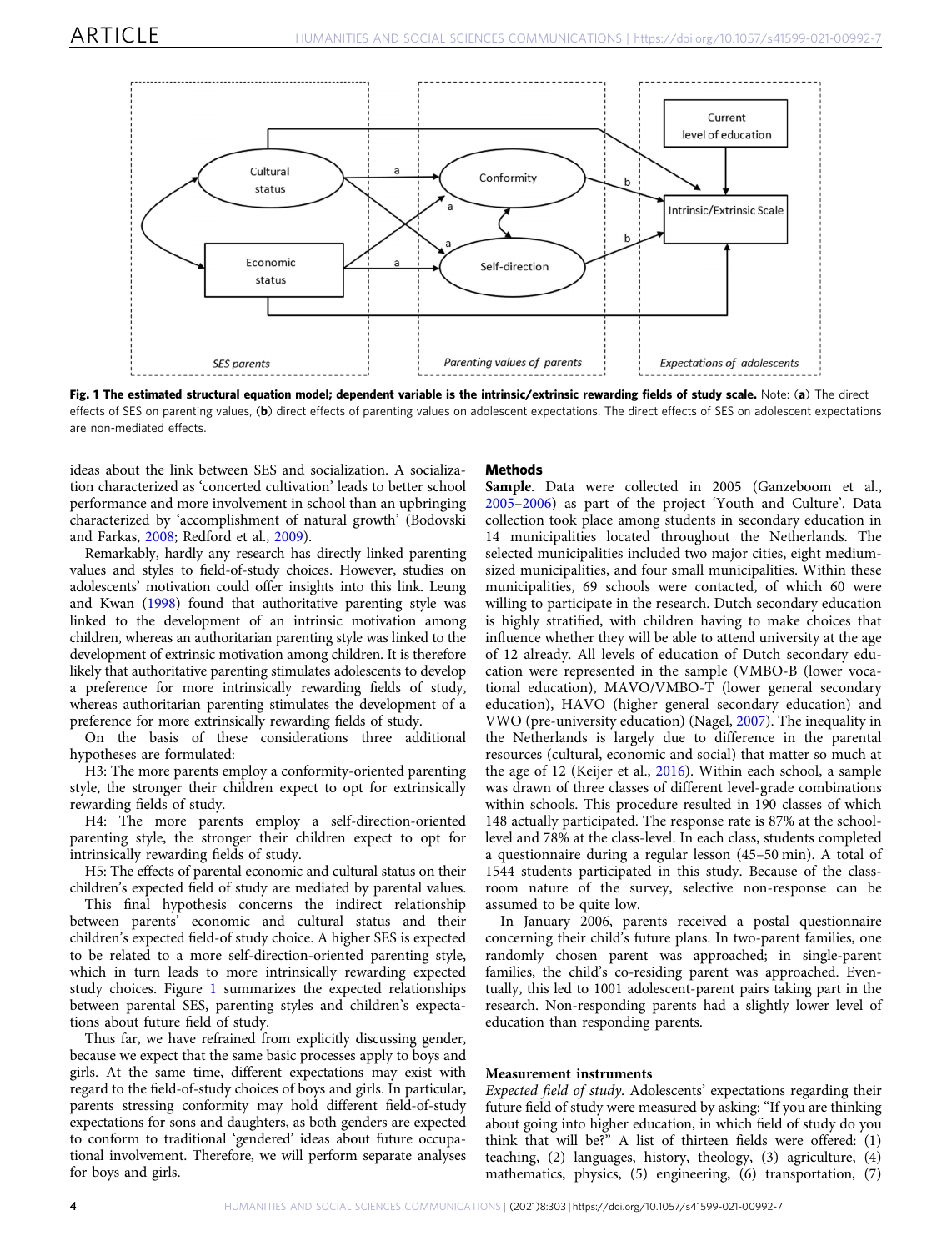| Table 1 Career advisors' scaling of intrinsic/extrinsic fields of study and adolescents' expectation of pursuing a field of study. |  |
|------------------------------------------------------------------------------------------------------------------------------------|--|
|------------------------------------------------------------------------------------------------------------------------------------|--|

| <b>Fields of study</b>           | definitely) | % Opting for field of study (probably or |       | Scaling by career advisors |                     |  |
|----------------------------------|-------------|------------------------------------------|-------|----------------------------|---------------------|--|
| <b>MOST INTRINSIC</b>            | Male        | Female                                   | Total | Mean (1-4 scale)           | <b>Standardized</b> |  |
| Languages, history, and theology | 9.0%        | 14.1%                                    | 11.6% | 1.12                       | $-1.28$             |  |
| Art education                    | 6.4%        | 15.3%                                    | 10.9% | 1.12                       | $-1.28$             |  |
| Teacher training                 | 12.6%       | 19.1%                                    | 15.9% | 1.38                       | $-0.89$             |  |
| Socio-cultural Education         | 12.9%       | 38.1%                                    | 25.8% | 1.52                       | $-0.68$             |  |
| Health care                      | 17.5%       | 42.7%                                    | 30.4% | 1.64                       | $-0.50$             |  |
| Agricultural studies             | 5.0%        | 2.7%                                     | 3.8%  | 1.71                       | $-0.40$             |  |
| Math and physics                 | 23.9%       | 12.3%                                    | 18.0% | 1.88                       | $-0.15$             |  |
| Personal/social care             | 11.1%       | 34.4%                                    | 23.0% | 1.90                       | $-0.12$             |  |
| Transport                        | 17.7%       | $3.4\%$                                  | 10.4% | 2.38                       | 0.58                |  |
| Public order and safety          | 23.2%       | 8.8%                                     | 15.9% | 2.40                       | 0.62                |  |
| Technical studies/engineering    | 40.6%       | 6.5%                                     | 23.2% | 2.48                       | 0.72                |  |
| Law                              | 17.5%       | 25.0%                                    | 21.3% | 3.00                       | 1.50                |  |
| Economics                        | 48.2%       | 33.3%                                    | 40.7% | 3.26                       | 1.88                |  |

healthcare, (8) economics, (9) law, (10) socio-cultural education, (11) social care, (12) arts, and (13) public order and safety. They had to indicate the likelihood of each field of study on a 4-point scale (1 = definitely not, 2 = probably not, 3 = probably, and  $4 =$  definitely). In Table 1, the percentage of students stating that they will probably or definitely opt for a specific field is presented. Healthcare and socio-cultural education were the most popular fields among women, whereas economics and technical studies/ engineering were the two most popular fields among men. Of all the surveyed fields of study, agriculture (rural studies) was the least popular among both boys and girls. The biggest difference in popularity between boys and girls was found for technical studies. Healthcare, social-cultural studies, and personal and social care studies also showed a significant difference in popularity between boys and girls. Girls chose the latter three studies more often.

To determine the extent to which these fields of study can be considered as intrinsically or extrinsically rewarding, evaluations from an expert panel were employed. The thirteen fields of study were presented to 52 student counselors working in secondary schools in the Netherlands. These student counselors give advise to students at all levels of secondary education. They were recruited through two student counselor associations, namely the Association of Careers Advisors (VvSL) and the Dutch Association of Careers- and Student Advisors, (NVS-NVL). They were asked to rate each of the thirteen fields of study on a 4-point scale  $(1 = \text{primarily intrinsic}, 2 = \text{more intrinsic than extrinsic},$  $3 =$  more extrinsic than intrinsic, and  $4 =$  primarily extrinsic), based on their assessment of why adolescents opt for each of these fields. Based on an inter-rater reliability analysis, the scores of three study advisors were found to differ strongly from all others and were removed from the data. The scores of the remaining 49 counselors had an average item-total correlation of 0.98. Subsequently, these responses were averaged per field of study and ranked from intrinsic to extrinsic (see Table 1). The study advisors viewed the fields of languages, history, theology and art as the most intrinsically rewarding, while they viewed law and economics studies as the most extrinsically rewarding.

To arrive at an overall score of the extent to which students expected to opt for extrinsically or intrinsically rewarding fields of study, three steps were taken. First, adolescents' expectation scores for the thirteen fields of study were centered (recoding them from a 1 to 4 scale to a  $-1.5$  to  $+1.5$  scale). Next, the resulting score for each field was multiplied by the standardized motivation scores derived from the counselors' assessments.

And finally, these thirteen scores were averaged. The result was an overall score for each adolescent on a unidimensional scale indicating to what extent they expect to opt for fields of study that are extrinsically rewarding or fields of study that are intrinsically rewarding. Adolescents favouring extrinsically rewarding fields of study, like economics and law, score higher on this scale than adolescents favouring intrinsically rewarding fields of study, like the arts or teaching.

Parenting values. Parents were asked to respond to eleven statements about how they raise their child. Examples of these statements include, "I allow my child to solve his/her own problems" and "I teach my child to respect authority". The response categories to the 11 statements ranged from  $1 = not$  at all true,  $2 =$  not true but not false,  $3 =$  somewhat true, to  $4 =$  completely true. These statements can be divided into Kohn's child-rearing values of conformity and self-direction. A confirmatory factor analysis showed that two latent variables, termed 'conformity' and 'self-direction', could be distinguished. These factors were not orthogonal to each other, but positively correlated ( $r = 0.33$  for boys and  $r = 0.21$  $r = 0.21$  $r = 0.21$  for girls). Table 2 presents the question wording of all items, with the factor loadings from the confirmatory factor analysis. The factor loadings are reasonably high, suggesting good measurement quality.

Parents' socio-economic status (SES). Two dimensions of parental SES were distinguished, reflecting the economic and cultural status of the parental home. Parental cultural status was measured as a latent variable based on the educational attainment of both parents. The educational level of both parents was measured on a scale running from 1 (no education) to 9 (university). Subsequently, the levels of education of both parents were recoded using the newly developed International Standard Level of Education (ISLED) scoring system (Schröder and Ganzeboom, [2014](#page-11-0)). ISLED is an empirically derived, internationally comparable interval scale for educational level, the value of which can vary between 0 and 100.

Parental economic status was measured by parents' income. Information on income per parent was collected on a scale of 1 to 16, where 1 referred to 'no income' and 16 referred to more than € 5000 net income per month. This scale was converted to a ratio scale by assigning a parent the median income for their income class (e.g.,  $\epsilon$  1750 for those in the  $\epsilon$  1500–2000 income class). Parents in the highest income category of  $\epsilon$  5000 or more were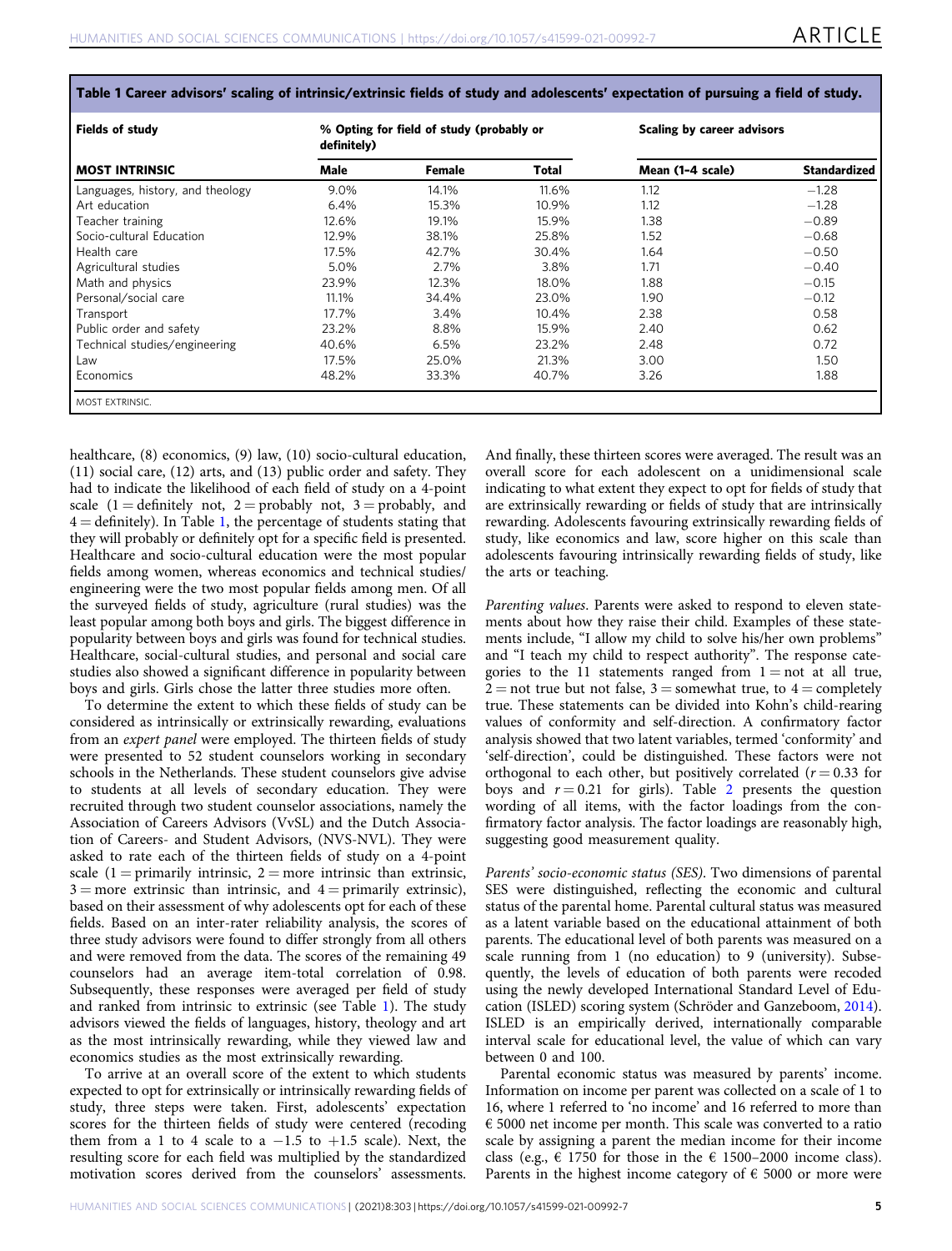<span id="page-6-0"></span>

|                            |                                                                   | Male  | Female |
|----------------------------|-------------------------------------------------------------------|-------|--------|
| Statements conformity:     |                                                                   |       |        |
|                            | I teach my child to be polite at school.                          | 0.531 | 0.600  |
|                            | My child lives by strict rules, which makes life much easier.     | 0.472 | 0.520  |
|                            | I teach my child to adjust to school rules.                       | 0.645 | 0.636  |
|                            | I teach my child to take good care of his/her belongings.         | 0.576 | 0.584  |
|                            | I teach my child respect for authority                            | 0.649 | 0.676  |
| 6                          | tell my child it's important to behave well.                      | 0.708 | 0.702  |
| Statements self-direction: |                                                                   |       |        |
|                            | I let my child make his/her own decisions                         | 0.512 | 0.496  |
| 8                          | I let my child try new things. even when the outcome is uncertain | 0.550 | 0.497  |
| 9                          | I regularly encourage my child to research things                 | 0.564 | 0.567  |
| 10                         | teach my child to be responsible for what happens to him/her      | 0.506 | 0.467  |
| 11                         | encourage my child to be independent                              | 0.620 | 0.652  |

given a score of  $\epsilon$  5500. The joint income of both parents was then calculated by summation. Subsequently, family income was standardized through the application of equivalence factors (Siermann et al., [2004\)](#page-11-0). As a result, the income of households of different sizes and compositions can be compared more effectively. As the survey was only submitted to one of the parents, it was assumed that the parent who filled in the questionnaire had a sufficient understanding of the education and income of his or her partner.

Educational level of the adolescent. The adolescent's current level in secondary school is used as a control variable in all analyses. The answers were again recoded into ISLED codes, and ranged from 31.90 to 69.80 (Schröder and Ganzeboom, [2014\)](#page-11-0).

Analysis strategy. Structural equations modeling (SEM) was used to estimate the relationships between parental SES, parents' childrearing values and adolescents' expected field of study choices. SEM allows to simultaneously test the complete conceptual path model shown in Fig. [1.](#page-4-0) To account for item non-response in the data, the models were estimated in Mplus using the method of 'full information maximum likelihood' (Muthén and Muthén, [2004\)](#page-10-0), with a cluster correction applied at the class-level. The models were estimated on 1512 adolescent observations with a valid score on gender. Several models were estimated: the first model used the overall score on the intrinsic-extrinsic reward scale as the dependent variable (range from −1.91 to 2.82), whereas the second model used adolescents' separate assessments of whether they expected to follow a study in the 13 different fields of study as dependent variables (range from 1 to 4). The models were estimated separately for boys and girls. The estimated SEM models included both manifest (represented by rectangles) and latent variables (represented by ovals), as depicted in Fig. [1](#page-4-0). In the models presented in Figs. [2](#page-7-0) and [3,](#page-7-0) we tested whether the unstandardized effects could be constrained to be equal for men and women. If so, this is indicated in the figures. However, because we report standardized effects rather than unstandardized effects, the standardized effects of these constrained parameters could still differ slightly from each other.

## Results

Testing the overall model. First, we tested our hypotheses with our key measure of extrinsic/intrinsic fields of interest as the dependent variable. Direct and indirect effects are presented in Figs. [2](#page-7-0) and [3](#page-7-0) for men and women, respectively. Total effects for variables that have both direct and indirect effects are shown in Table [3.](#page-8-0) To test our hypotheses on the total influence of parental SES, the total standardized effects of the cultural and economic status of the parents on the intrinsic-extrinsic scale were estimated. Hypothesis 1a stated that the higher the economic status of the parents, the more likely it would be that their children's expect to opt for extrinsically rewarding fields of study, whereas hypothesis 1b suggested exactly the opposite. The results in Table [3](#page-8-0) show that, in line with H1a, for both boys and girls the economic status of the parents had a positive effect on adolescents' expectations to choose extrinsically rewarding studies. The second hypothesis postulated that children whose parents had a high cultural status would make more intrinsically rewarding expected field of study choices than children whose parents had a low cultural status. The generic analysis of the intrinsic/extrinsic scale in Table [3](#page-8-0) supported this idea, as a negative effect of cultural status of the parents on the extent to which adolescents expect extrinsic field of study choices was estimated. However, the effect of parents' cultural status on the intrinsic/extrinsic scale were weaker for male than for female adolescents (Wald-test,  $p$ -value = 0.039), suggesting that parents' cultural status has a stronger effect on the field-of-study choices of girls than of boys.

Hypothesis 3 stated that as parents adopt a more conformityoriented parenting style, their children will have stronger expectations to choose extrinsically rewarding studies. Figures [2](#page-7-0) and [3](#page-7-0) show that a focus on conformity in parenting was indeed correlated with extrinsic field of study choices for boys ( $\beta = 0.162$ ,  $p < 0.01$ ), but that this was not true for girls ( $\beta = -0.032$ , ns). Hypothesis 4 focused on the impact of a self-direction-oriented parenting style on field-of-study preferences. It was expected that as parents have a more self-direction-oriented parenting style, their children will make more intrinsically rewarding and less extrinsically rewarding field-of-study choices. For boys, this effect is not found ( $\beta = -0.071$ , ns). For girls, Fig. [3](#page-7-0) even demonstrates that, contrary to the hypothesis, self-direction correlated positively with the expectation to opt for extrinsic fields of study  $(\beta = 0.129, p < 0.05)$ .

The fifth hypothesis stated that the effects of economic and cultural status on expected field of study were mediated by selfdirection and conformity (Fig. [1](#page-4-0) (a×b)). Before addressing the hypothesis, we will briefly discuss the direct effects of parental economic and cultural status on child-rearing values (Fig. [1](#page-4-0) (b)). Figures [2](#page-7-0) and [3](#page-7-0) show that parents' cultural status was negatively related to conformity, with the effect for girls ( $\beta = -0.328$ ,  $p < 0.01$ ) being larger than that for boys ( $\beta = -0.246$ ,  $p < 0.01$ ). The higher the cultural status of parents, the less emphasis was placed on conformity requirements and rules. In addition, for both boys ( $\beta = 0.179$ ,  $p < 0.01$ ) and girls ( $\beta = 0.178$ ,  $p < 0.01$ ),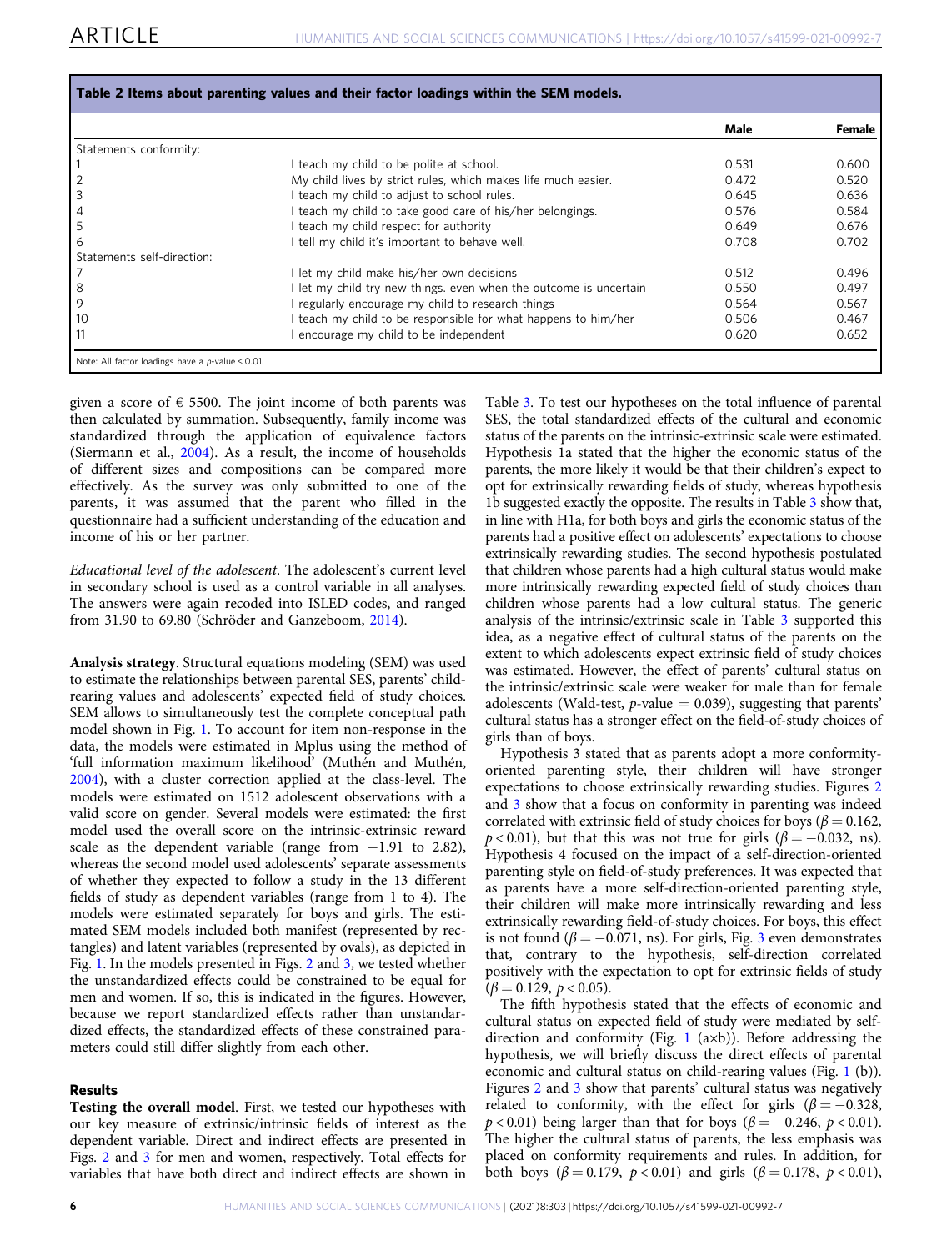<span id="page-7-0"></span>

Fig. 2 Effects of parents' cultural and economic status and parenting values on the intrinsic/extrinsic scale for male adolescents. Note: \*\*\*p-value < 0.01. \*\*p-value < 0.05. \*p-value < 0.1. (c) is a constraint path for male and female adolescents and (f) is non-constraint (free) path. Goodness of fit: RMSEA =  $0.00$ , CFI = 1.00 and TLI = 1.00.



Fig. 3 Effects of parents' cultural and economic status and parenting values on the intrinsic/extrinsic scale for female adolescents. Note: \*\*\*p-value < 0.01. \*\*p-value < 0.05. \*p-value < 0.1. (c) is a constraint path for male and female adolescents and (f) is non-constraint (free) path. Goodness of fit: RMSEA =  $0.00$ . CFI = 1.00 and TLI = 1.00.

there was a positive relationship between parents' cultural status and self-direction. Parents with a higher cultural status put more emphasis on self-direction in socialization than parents with a low cultural status. Parental economic status had no relationship with child-rearing values. With regard to the degree of mediation of the effect of economic and cultural status by child-rearing values, it turned out that, although there are significant relationships between parents' cultural status and their child-rearing values (Fig. [1](#page-4-0) (b)), and between child-rearing values and whether fields of study were classified as extrinsic or intrinsic (Fig. [1](#page-4-0) (a)), the indirect effects of economic and cultural status through conformity and self-direction were not statistically significant (Fig. [1](#page-4-0) (a×b)). Therefore, child-rearing values did not mediate the effect of parental status on the expected field-of-study choices of their children. Hypothesis 5 was rejected.

Analyses by field of study. We also performed the same SEM analyses for each of the 13 fields-of-study separately. Direct effects for all independent variables are presented in Table [4](#page-8-0) for women and in Table [5](#page-8-0) for men. Fields of study are ordered from intrinsic to extrinsic, based on the expert assessments of study advisors.

For girls, results were in line with expectations. Although the results were much less clear-cut than for overall model, the patterns were very comparable. The economic status of parents correlated positively with preferences for extrinsically rewarding studies in economics and law whereas negative effects were

observed for several more intrinsically rewarding fields of study, like art, teaching and nursing. For other studies there was no clear relationship between parents' economic status and their children's expected prospective field of study choices. Parents' cultural status was positively correlated with a preference for socio-cultural and arts education among girls. Furthermore, girls with parents with a high cultural status had a weaker preference for extrinsically rewarding fields of study like economics or law. With regard to child-rearing values, conformity was positively correlated with preferences for teacher training and healthcare, relatively intrinsically rewarding studies. However, a more conformist upbringing correlates negatively with studies in languages, history, theology, economics, and personal and social care. Overall, these results imply that the hypothesis that more conformity leads adolescents to choose extrinsically motivated studies has to be rejected for girls. In addition, there were significant positive correlations between self-direction and the expectation to choose transportation, law, public order and safety, mathematics and physics and socio-cultural training, which are predominantly intrinsically rewarding fields-of-study. These field-of-study specific results confirm our general finding that a more self-direction-oriented parenting style leads girls to opt for more extrinsically rewarding fields-of-study.

For boys, the individual analysis of the thirteen fields of study, summarized in Table [5](#page-8-0), showed that the economic status of parents correlated positively with preferences for studies in economics and law. Furthermore, several expectations to opt for more intrinsically rewarding fields of study correlated negatively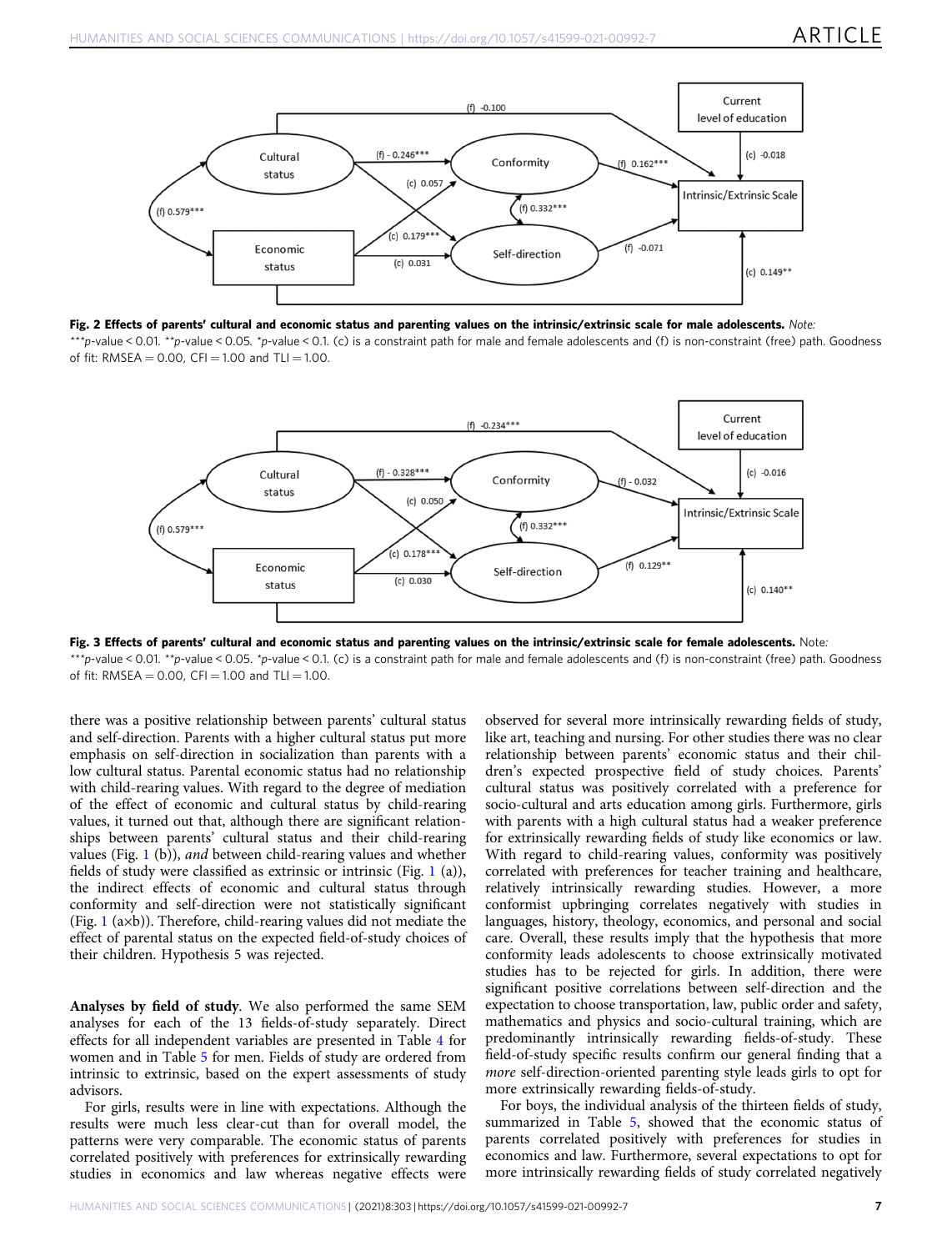<span id="page-8-0"></span>Table 3 The total effects of cultural- and economic status of the parents, and current level of education of the adolescent on the intrinsic/extrinsic scale and the specific fields of study.

| <b>Total effects</b>                                                                                                 | Male adolescents |                        |                       |                 | <b>Female adolescents</b> |                       |  |  |
|----------------------------------------------------------------------------------------------------------------------|------------------|------------------------|-----------------------|-----------------|---------------------------|-----------------------|--|--|
|                                                                                                                      | Cultural status  | <b>Economic status</b> | Level of<br>education | Cultural status | <b>Economic status</b>    | Level of<br>education |  |  |
| Intrinsic/extrinsic scale                                                                                            | $-0.144*$        | $0.141**$              | $-0.006$              | $-0.207*$       | $0.167*$                  | $-0.040$              |  |  |
| Fields of study                                                                                                      |                  |                        |                       |                 |                           |                       |  |  |
| Languages, history, and theology                                                                                     | 0.000            | 0.065                  | $0.189***$            | $-0.002$        | $-0.015$                  | $0.260***$            |  |  |
| Art education                                                                                                        | 0.035            | 0.000                  | 0.033                 | $0.275***$      | $-0.149**$                | $0.161***$            |  |  |
| Teacher training                                                                                                     | $0.134*$         | $-0.138**$             | 0.037                 | 0.114           | $-0.169**$                | 0.034                 |  |  |
| Socio-cultural education                                                                                             | $-0.033$         | $0.160**$              | $0.191***$            | $0.134*$        | $-0.123*$                 | $0.273***$            |  |  |
| Health care                                                                                                          | 0.089            | 0.093                  | $0.131***$            | 0.086           | $-0.111$                  | 0.006                 |  |  |
| Agricultural studies                                                                                                 | $-0.026$         | 0.024                  | $-0.085*$             | 0.052           | $-0.078$                  | $-0.079$              |  |  |
| Math and physics                                                                                                     | $0.215**$        | $-0.123*$              | $0.178***$            | 0.053           | $-0.067$                  | 0.070                 |  |  |
| Personal/social care                                                                                                 | $-0.027$         | 0.089                  | $0.119***$            | 0.009           | 0.008                     | $-0.160***$           |  |  |
| Transport                                                                                                            | 0.032            | 0.076                  | $-0.063$              | $-0.125$        | 0.091                     | $0.070*$              |  |  |
| Public order and safety                                                                                              | $-0.003$         | 0.022                  | $-0.014$              | $-0.010$        | $-0.025$                  | 0.031                 |  |  |
| Technical studies/ engineering                                                                                       | 0.013            | $-0.142**$             | $-0.205***$           | 0.103           | $-0.063$                  | 0.055                 |  |  |
| Law                                                                                                                  | $-0.133$         | $0.261***$             | $0.256***$            | $-.188**$       | $0.198***$                | $0.269***$            |  |  |
| Economics                                                                                                            | $-0.121$         | $0.146**$              | $0.141**$             | $-0.197**$      | $0.163**$                 | 0.010                 |  |  |
| Note: ***p-value < 0.01, **p-value < 0.05, *p-value < 0.1. Goodness of fit: RMSEA = 0.00, CFI = 1.00 and TLI = 1.00. |                  |                        |                       |                 |                           |                       |  |  |

## Table 4 Effects of parents' parenting style values, cultural and economic status, and current level of education on specific fields of study for female adolescents.

| Field of study                                                                                                      | Conformity | <b>Self-direction</b> | <b>Cultural status</b> | <b>Economic status</b> | Level of education |  |
|---------------------------------------------------------------------------------------------------------------------|------------|-----------------------|------------------------|------------------------|--------------------|--|
| Languages, history, and theology                                                                                    | $-0.137**$ | 0.047                 | $-0.069$               | 0.004                  | $0.257***$         |  |
| Art education                                                                                                       | $-0.066$   | $-0.080$              | $0.261***$             | $-0.137**$             | $0.162***$         |  |
| Teacher training                                                                                                    | $0.120**$  | $-0.067$              | $0.166*$               | $-0.177**$             | 0.038              |  |
| Socio-cultural education                                                                                            | $-0.068$   | $0.122**$             | 0.080                  | $-0.115$               | $0.269***$         |  |
| Health care                                                                                                         | $0.117***$ | $-0.046$              | 0.154                  | $-0.134*$              | 0.008              |  |
| Rural studies                                                                                                       | $-0.001$   | $-0.017$              | 0.047                  | $-0.071$               | $-0.078$           |  |
| Math and physics                                                                                                    | $-0.009$   | $0.096*$              | 0.035                  | $-0.072$               | 0.067              |  |
| Personal/social care                                                                                                | $-0.089*$  | 0.062                 | $-0.032$               | 0.011                  | $-0.163***$        |  |
| Transport                                                                                                           | $-0.060$   | $0.194***$            | $-0.189**$             | 0.095                  | $0.064*$           |  |
| Public order and safety                                                                                             | 0.016      | $0.102*$              | $-0.036$               | $-0.022$               | 0.029              |  |
| technical studies                                                                                                   | 0.015      | 0.029                 | 0.103                  | $-0.066$               | 0.054              |  |
| Law                                                                                                                 | $-0.026$   | $0.218***$            | $-0.245***$            | $0.199***$             | 0264***            |  |
| Economics                                                                                                           | $-0.120**$ | 0.027                 | $-0.255**$             | $0.180**$              | 0.008              |  |
| Note: ***p-value < 0.01. **p-value < 0.05. *p-value < 0.1. Goodness of fit: RMSEA = 0.00, CFI = 1.00 and TLI = 1.00 |            |                       |                        |                        |                    |  |

## Table 5 Effects of parents' parenting style values, cultural and economic status, and current level of education on specific fields of study for male adolescents.

| Field of study                                                                                                       | Conformity | <b>Self-direction</b> | <b>Cultural status</b> | <b>Economic status</b> | Level of education |  |
|----------------------------------------------------------------------------------------------------------------------|------------|-----------------------|------------------------|------------------------|--------------------|--|
| Languages, history and theology                                                                                      | $-0.012$   | $-0.113*$             | 0.018                  | 0.067                  | $0.189***$         |  |
| Art education                                                                                                        | $-0.102$   | 0.036                 | 0.014                  | 0.004                  | 0.025              |  |
| Teacher training                                                                                                     | $-0.081$   | 0.097                 | 0.111                  | $-0.139**$             | 0.029              |  |
| Socio-cultural education                                                                                             | 0.014      | $-0.064$              | $-0.017$               | $0.161**$              | $0.192***$         |  |
| Health care                                                                                                          | $0.114*$   | $-0.080$              | 0.122                  | 0.094                  | $0.139***$         |  |
| Rural studies                                                                                                        | $-0.030$   | $-0.022$              | $-0.023$               | 0.027                  | $-0.088*$          |  |
| Math and physics                                                                                                     | 0.021      | $-0.033$              | $0.224**$              | $-0.120*$              | $0.179***$         |  |
| Personal/social care                                                                                                 | 0.029      | 0.016                 | $-0.030$               | 0.096                  | $0.121***$         |  |
| Transport                                                                                                            | 0.067      | $-0.079$              | 0.052                  | 0.084                  | $-0.058$           |  |
| Public order and safety                                                                                              | $0.123**$  | $-0.170***$           | 0.043                  | 0.030                  | $-0.004$           |  |
| Technical studies                                                                                                    | $-0.054$   | 0.042                 | $-0.001$               | $-0.141**$             | $-0.210***$        |  |
| Law                                                                                                                  | $0.219***$ | $-0.161**$            | $-0.081$               | $0.270***$             | $0271***$          |  |
| Economics                                                                                                            | 0.072      | $-0.070$              | $-0.105$               | $0.148**$              | $0.148**$          |  |
| Note: ***p-value < 0.01. **p-value < 0.05. *p-value < 0.1. Goodness of fit: RMSEA = 0.00, CFI = 1.00 and TLI = 1.00. |            |                       |                        |                        |                    |  |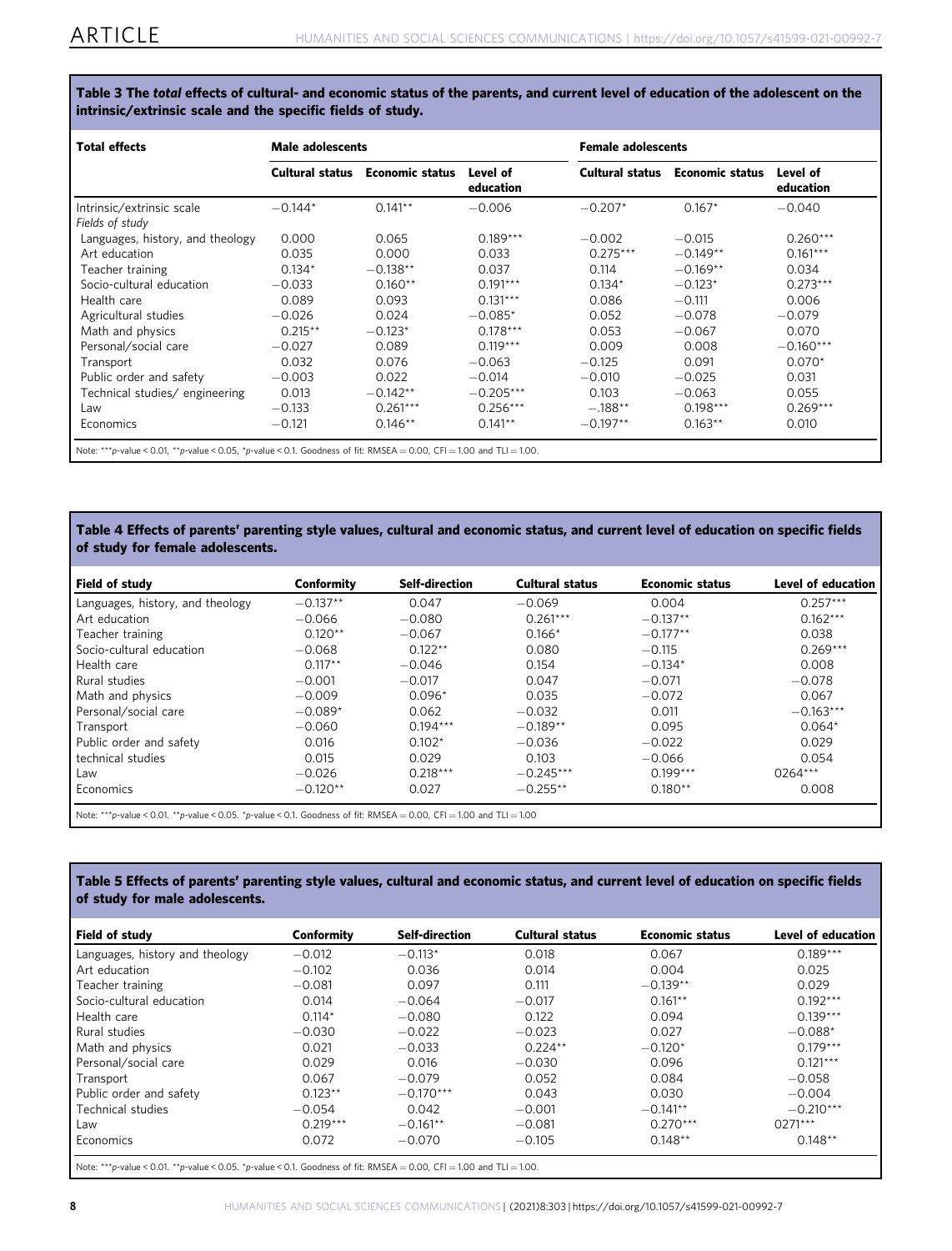with parents' economic status, which was also in line with hypothesis 1a. Teacher training was less attractive when the parents' economic status was higher, and the same was true for mathematics and physics. However, parents' economic status was negatively correlated with the expectation to choose technical studies. In addition, boys' expectations for socio-cultural education correlated positively with the economic status of the parents. Parents' cultural status was only positively correlated with a preference for mathematics and physics, which confirms the general finding that parents' cultural status only had a limited effect on boys' preferences for intrinsically rewarding fields of study. Conformity had a significant positive effect on boys' preferences for studies in the fields of healthcare, law, and public order and safety, the latter two being extrinsically rewarding fields of study. However, no relation was found between conformity and other relatively extrinsically rewarding studies, like economics, studies in transport and technical studies. There were no positive correlations between self-direction and intrinsically motivated fields of study. Self-direction during upbringing for boys was even negatively correlated with the expectation to continue one's study in the fields of language, history, and theology. However, the negative effect of self-direction on the expectation to choose extrinsically rewarding fields of study like law and public order and safety can be considered in line with expectations.

## **Discussion**

This study examined to what extent adolescents' expectations about their future field-of-study choices are influenced by their parents' socio-economic status and child-rearing values. We were particularly interested in whether adolescents expected to opt for study fields that reap extrinsic rewards like money or for study fields that are more intrinsically rewarding. Following Bourdieu ([1986\)](#page-10-0), two dimensions of parents' socio-economic status were distinguished, cultural and economic status. With regard to economic status, two contrasting hypotheses were formulated. On the one hand, one could expect children whose parents have a low economic status to opt for extrinsically rewarding study fields—as this would increase their financial security—whereas one could also argue that it is mainly children of parents with a high economic status that opt for such studies—to retain their strong economic position. The empirical findings clearly indicated that parental economic status increased rather than decreased the likelihood of their children expecting to opt for extrinsic fields of study. For instance, economics and law were positively correlated with parents' economic status, for both boys and girls. In the Netherlands, income-dependent subsidies make the costs of pursuing an education at schools and universities reasonably homogeneous across socio-economic strata. In addition, these costs are relatively low compared to Anglo-Saxon countries. Therefore, we interpret the effect of parents' economic status in the Dutch context not so much as a sign that high parental income is needed to pursue extrinsically rewarding fields of study, but rather as signifying that parents who have a high economic status transmit their preferences for fields of study and jobs that permit the acquisition of such high economic status to their children. We also observe, like Davies and Guppy [\(1997](#page-10-0)), that the expectation to choose a technical study is negatively correlated with parents' economic status. Technical studies, adjusted to the adolescent's educational level, may be more interesting to boys from a lower socio-economic background, because these studies reflect the perceptions and values of the profession of their working-class fathers.

Our hypothesis that children of parents with high cultural status were more likely to expect to opt for intrinsically rewarding study fields than children of parents with low cultural status was supported for girls, but not for boys. Thus, in general parental economic status correlated positively with extrinsic field-of-study expectations, and parental cultural status correlated negatively with extrinsic expectations. This was also reflected in the results with regard to specific study fields. For boys, mathematics, physics and teaching are positively correlated with cultural status, but negatively with economic status. These more intrinsically rewarding fields of study are therefore mainly chosen by adolescents from households that are higher on the cultural status dimension than on the economic. The same process is evident in socio-cultural studies and the arts for girls; these fields of study are particularly popular among girls whose parents are higher on cultural status than on economic status. More extrinsically rewarding fields of study, like economics and law, show the opposite pattern: the expectation to opt for this type of study is positively correlated with parents' economic status, and negatively with their cultural status. Thus, these results largely support Bourdieu's ideas about a two-dimensional status hierarchy.

Parents' parenting values, in particular how much emphasis they put on conformity and self-direction, were thought to be influenced by the parents' socio-economic status and, in their turn, to influence children's expectations about their future field of study. We found a strong negative influence of parents' cultural status on conformist parenting values, while cultural status had a positive effect on self-directed parenting values. Parents' economic status, on the other hand, had no effect on parenting values. Thus, the ways in which parents rear their children emphasizing conformity or self-direction—is affected by their cultural status, rather than by their economic status. This does not imply that economic status is unimportant in socializing children. Rather, it could be that economic status influences more what children value than how they should behave—cf. Rokeach' ([1973](#page-10-0)) distinction between terminal and instrumental values.

Hypotheses 3 and 4 postulated that parental child-rearing values influence the expected field-of-study choices of their children. In line with hypothesis 3, an upbringing characterized by conformity increased the likelihood that boys expect to choose an extrinsically rewarding study. If we consider the separate fields of study, it appeared that conformity has a positive effect on two extrinsic fields of study for boys, namely law and public order and safety. For girls, no relation was found between conformity and the degree of extrinsic motivation of the studies they prefer. Rather, the results seemed to suggest that—in choosing for a future field of education —girls whose parents put a high value on conformity are likely to be influenced by gender-stereotypic motives. The positive correlation among girls between conformity and expectations to opt for the educational fields of teaching and healthcare seems to fit traditional educational and occupational gender stereotypes. Genderstereotyping is only part of the explanation though: there was no relation between conformity and two other typical female fields of study, socio-cultural education and personal and social care studies, and a negative one with languages, history and theology. Boys' field-of-study choices could also partially be regarded as reflecting gender stereotypes. The breadwinner motive suggests that their choices for a 'clearly defined' gender-stereotypical field of study lead to a stable/good income (lawyer, soldier/police or doctor, though not technical studies).

Parents' emphasis on self-direction values only influenced the expected field-of-study choices of their daughters, but in the opposite direction as expected in Hypothesis 4. A stronger influence on self-direction increased the expectation of daughters that they would opt for an extrinsically rewarding field of study, and in particular for the fields of mathematics and physics, transportation, public order and safety, and law. This finding may again relate to the idea of gender-stereotypical field of study choices. Girls' choices for such study fields as mathematics, physics and transportation suggest a break with gender-specific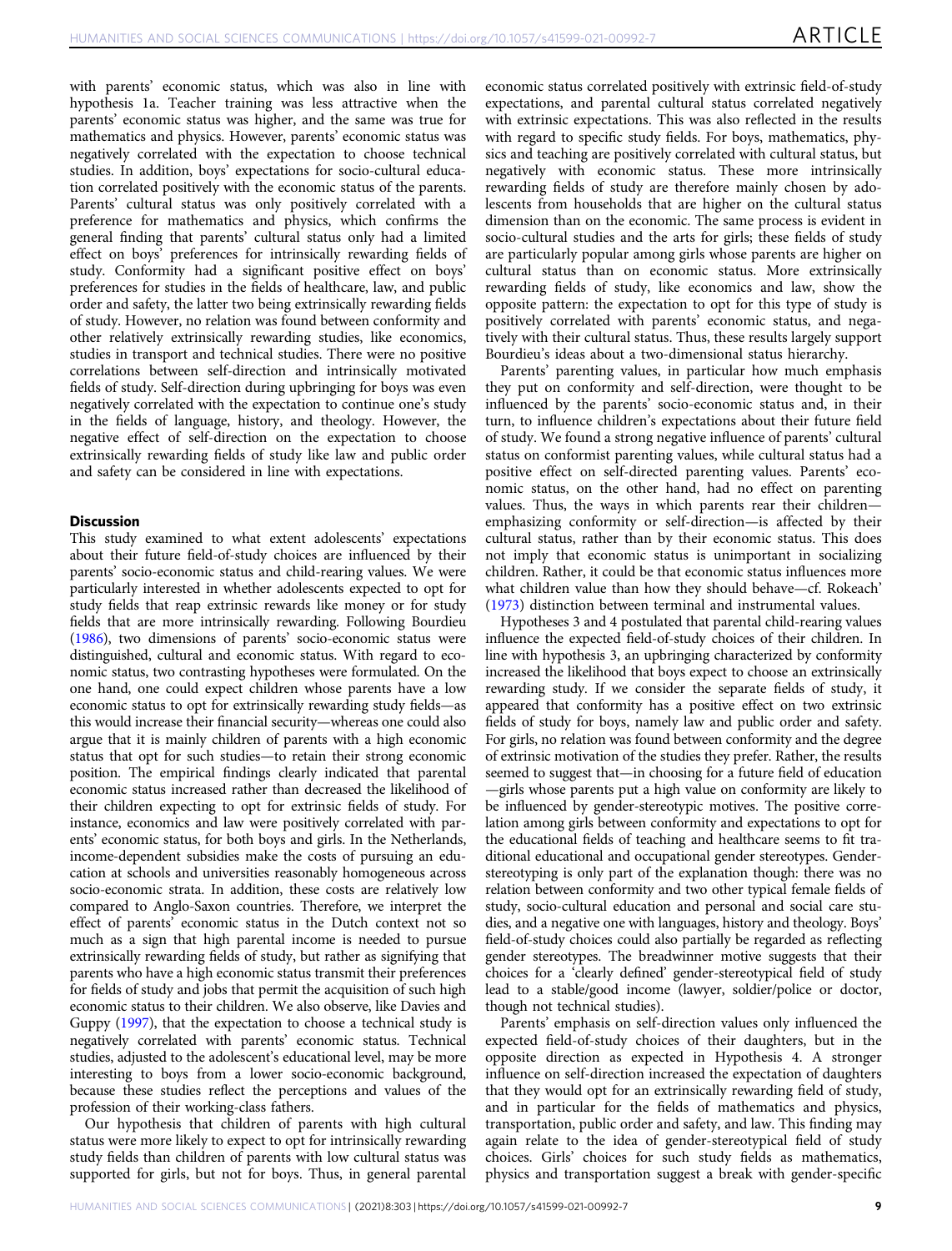<span id="page-10-0"></span>patterns. An emphasis of parents on self-direction could strengthen general feelings of independence in their daughters, and this could explain both the choice for a non-gender-specific field of study and for a field of study like law that could be viewed as a means to achieve this goal of independence.

Our final hypothesis postulated that the effect of parents' economic and cultural status on their children's expected field-ofstudy choices was mediated by self-direction and conformity. However, we found no support for this mediating role of parenting values, despite the significant relationships between the two dimensions of social status and parental values, and the significant relationships between parental values and expected field-of-study choices. Thus, it seems likely that other mechanisms are needed to explain the influence of parental socio-economic status on their children's expected field-of-study choices. One potential explanation could be that it is not just parents' position on the general cultural and economic status dimensions that influences their children's field-of-study choices, but that the actual educational and occupational fields in which parents were or are active is more directly transmitted, e.g., with children from parents who work in socio-cultural occupations developing a preference for studies and occupations in this same field as well. Thus, one promising avenue for future research could be to examine to what extent parents transmit specific preferences for fields of study and occupation. In addition, parents' socio-economic status may influence the peer networks in which adolescents become engaged, and these may influence the future life plans of these adolescents.

A few additional issues for future research could be mentioned as well. First, given that the two dimensions of social status have a relatively weak relationship with conformity, it is important to examine which other aspects of social background influence this parenting value. For instance, parents' religiosity may be important in this respect. Second, in our questionnaire, we used expert opinions to categorize fields of study as extrinsic or intrinsic. However, it would also be interesting to ask directly for adolescents' motivations for their field-of-study expectations. Finally, the cross-sectional nature of our study did not allow us to study how realistic adolescents' expectations were. Using panel data, it would be interesting to examine to what extent adolescents' expectations have been realized, and whether the same processes influence both their expectations and their actual behavior.

#### Data availability

The data that support the findings of this study are available from the corresponding author upon reasonable request.

Received: 25 January 2021; Accepted: 11 November 2021; Published online: 29 November 2021

#### **References**

- Baumrind D (1971) Current patterns of parental authority. Dev Psychol 4(p2):1–103
- Beck U (2002) Individualization: institutionalized individualism and its social and political consequences. Sage Publications Ltd, London
- Berk LJ (2000) Child development, 5th edn. Allyn and Bacon, Boston
- Blau PM, Duncan OD (1967) The American occupational structure. Am Soc Rev 21:290–295
- Bluestone C, Tamis-LeMonda CS (1999) "Correlates of parenting styles in predominantly working-and middle-class African American mothers". J Marriage Fam 61:881–893
- Bodovski K, Farkas G (2008) "Concerted cultivation" and unequal achievement in elementary school". Soc Sci Res 37:903–919
- Bonvillian G, Murphy R (2014) The liberal arts college adapting to change: The survival of small schools. Routledge, New York, NY
- Bornstein MH, Bradley RH (2014) Socioeconomic status, parenting, and child development. Routledge, New York, NY

Bourdieu P (1986) The Forms of Capital. In: Richardson JohnG ed The handbook for theory and research for the sociology of education. Greenwood Publishing Group, Westport, CT, pp. 241–258

Breen R, Goldthorpe JH (1997) "Explaining educational differentials". Ration Soc 9:275

- Conger RD, Ge X, Elder GH, Lorenz FO, Simons RL (1994) Economic stress, coercive family process, and developmental problems of adolescents. Child Dev 65:541–561
- Davies S, Guppy N (1997) Fields of study, college selectivity, and student inequalities in higher education. Soc Force 75:1417–1438
- Dornbusch SM, Ritter PL, Leiderman PH, Roberts DF, Fraleigh MJ (1987) The relation of parenting style to adolescent school performance. Child Dev 58:1244–1257
- Fehrmann PG, Keith TZ, Reimers TM (1987) Home influence on school learning: Direct and indirect effects of parental involvement on high school grades. J Educ Res 80:330–337
- Ganzeboom H, Nagel I, Liefbroer AC (2005) [p.i.]. Youth and culture. a multi-actor panel study; cultural participation and future plans. [machine readable datafiles]. Vrije Universiteit [producer] To be archived, Amsterdam, 2006
- Giddens A (2013) Modernity and self-identity: Self and society in the late modern age. John Wiley and Sons, London
- Goyette KA (2008) College for some to college for all: Social background, occupational expectations, and educational expectations over time. Soc Sci Res 37:461–484
- Goyette KA, Mullen AL (2006) Who studies the arts and sciences? Social background and the choice and consequences of undergraduate field of study. J High Educ 77:497–538
- Howell FM, Frese W, Sollie CR (1984) The measurement of perceived opportunity for occupational attainment. J Vocation Behav 25:325–343
- Johnson MK, Mortimer JT (2011) Origins and outcomes of judgments about work. Soc Force 89:1239–1260
- Johnson MK, Mortimer JT, Lee JC, Stern MJ (2007) Judgments About Work Dimensionality Revisited. Work Occup 34:290–317
- Keijer MG, Nagel I, Liefbroer AC (2016) 'Effects of parental cultural and economic status on adolescents' life course preferences. European Sociol Rev 32:607–618

Kelsall RK, Poole A, Kuhn A (1972) Graduates: the sociology of an elite. Methuen, London

- Kerr C (1991) The great transformation in higher education, 1960-1980. Suny Press, New York, NY
- Kohn ML (1963) Social class and parent-child relationships: An interpretation. Am J Sociol 68:471–480
- Kohn ML, Schooler C (1969) Class, occupation, and orientation. Am Sociol Rev 34:659–678
- Lareau A (2011) Unequal childhoods: Class, race, and family life. University of California Press, Berkeley
- Leung PW, Kwan KS (1998) Parenting styles, motivational orientations, and selfperceived academic competence: A mediational model. Merrill-Palmer Quarterly, 1–19
- Lucas SR (2001) Effectively maintained inequality: education transitions, track mobility, and social background effects. Am J Sociol 106:1642–1690
- Ma Y (2009) Family socioeconomic status, parental involvement, and college major choices—Gender, race/ethnic, and nativity patterns. Sociol Perspect 52:211–234
- Maccoby EE, Martin JA (1983) Socialization in the context of the family: Parentchild interaction. Handbook of child psychology. John Wiley and Sons, New York, NY
- McLoyd VC (1990) The impact of economic hardship on black families and children: psychological distress, parenting, and socio-emotional development. Child Dev 61:311–346
- Muthén LK, Muthén BO (2004) Mplus user's guide. 3rd. Muthén and Muthén, Los Angeles
- Nagel I (2007) Cultuurparticipatie tussen 14 en 24 jaar: intergenerationele overdracht versus culturele mobiliteit. In: Liefbroer AC, Dykstra PA (ed.) Van generatie op generatie. Gelijkenis tussen ouders en kinderen. Amsterdam University Press, Amsterdam
- Nix RL, Pinderhughes EE, Dodge KA, Bates JE, Pettit GS, McFadyen‐Ketchum SA (1999) The relation between mothers' hostile attribution tendencies and children's externalizing behavior problems: The mediating role of mothers' harsh discipline practices. Child Dev 70:896–909
- Parsons T, Halsey AH (2014) The school class as a social system. Schools and society, a sociological approach to education. Sage Publications Ltd, Los Angeles
- Pulkkinen L (1982) Self-control and continuity from childhood to late adolescence. Life-span Dev Behav 4:63–105
- Redford J, Johnson JA, Honnold J (2009) Parenting practices, cultural capital and educational outcomes: the effects of concerted cultivation on academic achievement. Race Gender Class 16:25–44
- Rimkute L, Hirvonen R, Tolvanen A, Aunola K, Nurmi JE (2012) Parents' role in adolescents' educational expectations. Scand J Educ Res 56:571–590
- Rokeach M (1973) The nature of human values. The Free Press, New York, NY